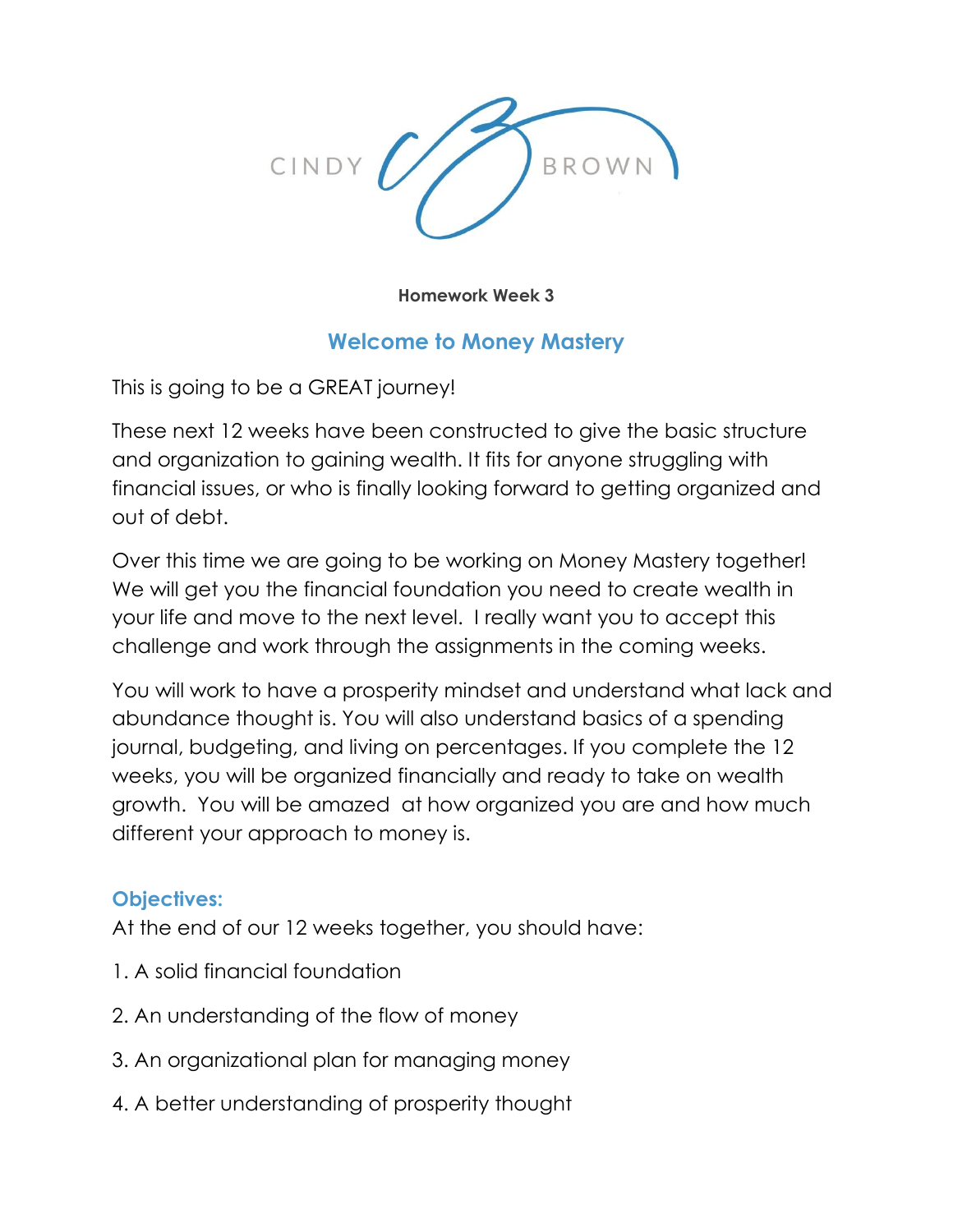5. A game plan for structuring spending based on percentages

6. A debt reduction plan

# **Tools you will need:**

1. This workbook - please print it out.

2. A desk in a nice peaceful environment to do the weekly assignments, just as if you were in school.

3. A journal. This will be the home place to keep your notes, ideas and thoughts. You can use a physical notebook or one online, whichever works best for you. You will have two sections to your journal: one for notes and one as your spending journal.

4. Buy a copy of *Think and Grow Rich* by Napoleon Hill. I find a real book vs a Kindle wo work better for this. You will want to make notes in book and re-read over time.

# **WEEK 1 – KNOWING YOUR WHY**

This is a great exercise to see where you are in life versus where you want to be in life. The results of this exercise will show you what you really desire and if you are on a path to achieve these desires.

If you are like most of us, you will need a little help to get –and stay- on that path. Over the next 12 weeks you will receive the tools to help you find your path.

# **Exercise One:**

If money and reality were no object what would your life look like?

CINDY (VV) BROWN

2 © Cindy B Brown 2017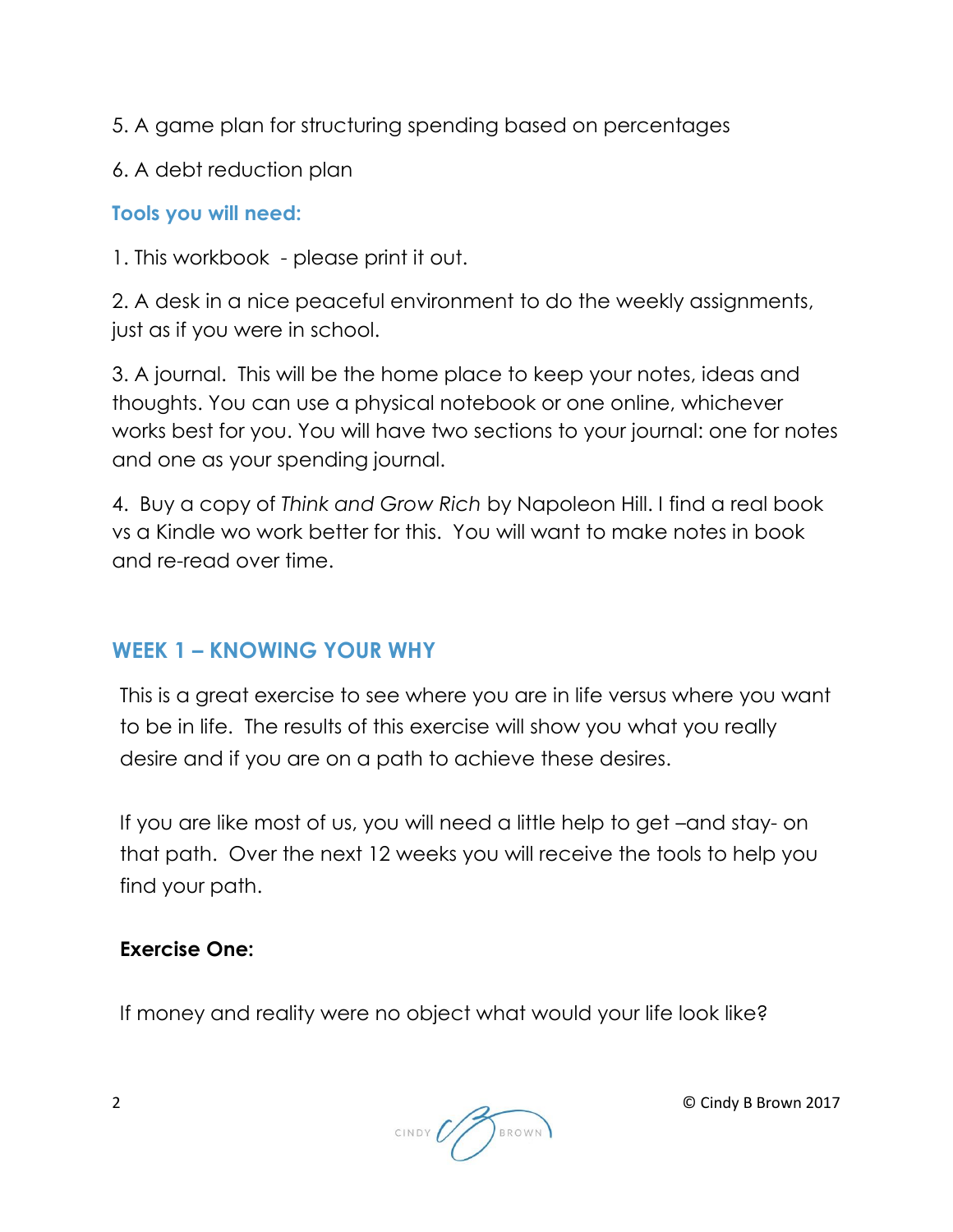Have fun with this and really think about each category. Take your time and write out your dream life. The subconscious is directly tied to our imagination, so dream and dream big.

This exercise should take you an hour or two if you really examine your wants and desires in life.

#### **Career**:

What work would you do? What hours would you work? Would you own your own company? Would you have employees? How many? Would you be the CEO? Would you volunteer or start a non-profit? What is the "purpose" of your work? What makes you excited to get out of bed and start working?

#### **Finance:**

What would be your yearly/monthly salary? What would you buy? What would you drive? Where would you live? Where would you travel? Where would you invest? What would you contribute to? How much is in your bank/savings/IRA account?

### **•** Health:

What would you weigh? Are you tone and firm? What would be your energy levels? What is your over-all health like?



3 © Cindy B Brown 2017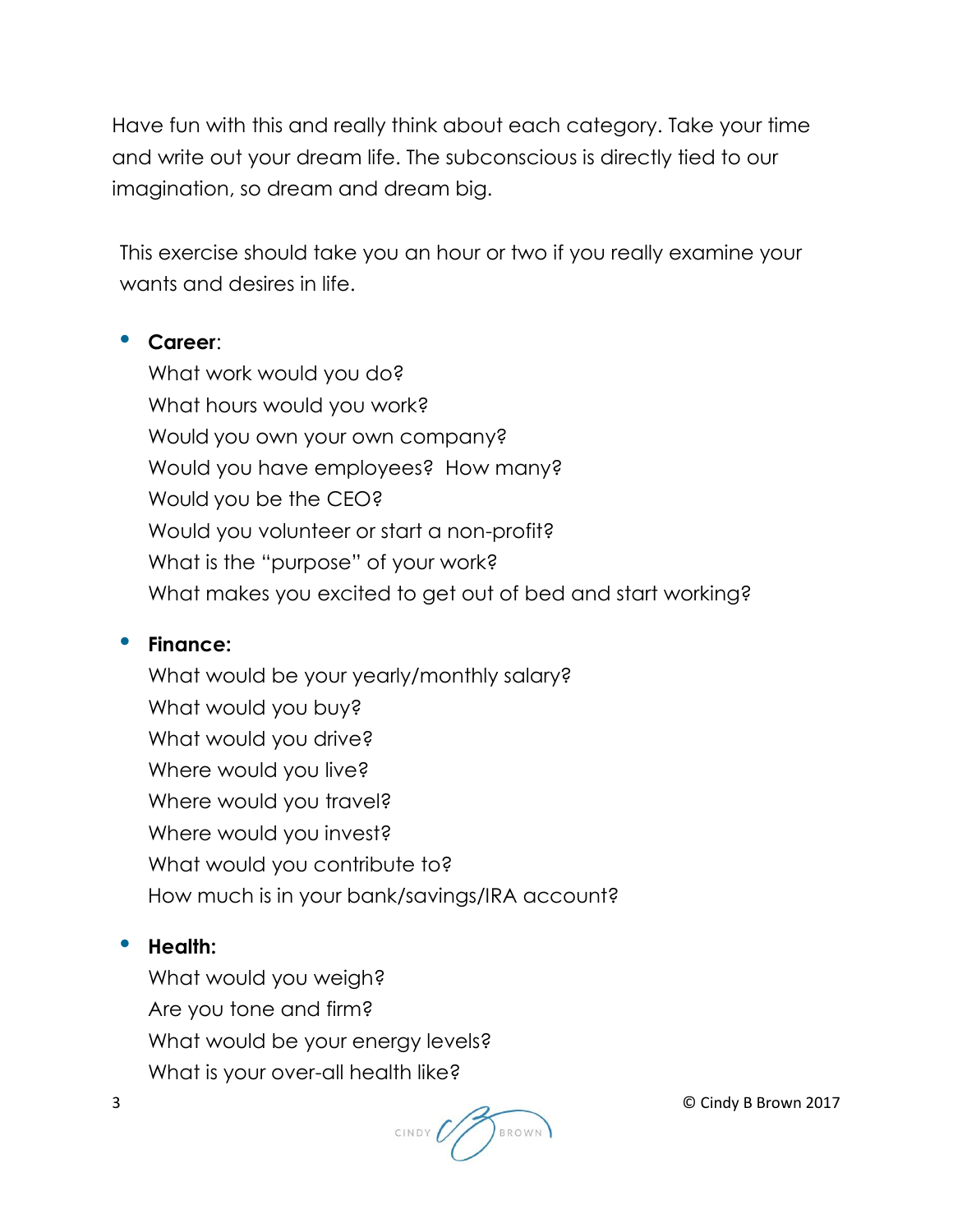Do you take meds? Supplements? What type of exercise would you do? Do you play a sport? What is your favorite activity?

#### **•** Relationships:

What would your relationships look like? Who would be your associates? Who are your friends? Who do you admire? Are you close to your family (of birth or of choice)? Are you in a committed relationship? Describe your five closest relationships.

# **Spiritual/Self-improvement**:

What charities would you support? What courses would you study? What famous people would you meet? Would you go on a spiritual retreat? Where? Who would be your spiritual mentor?

### **Exercise Two:**

Now that we know WHAT you want out of life, we need to determine your WHY. Why do you want to be med's free, have more money, have a grate relationship, do more self improvement? I always found it hard for me to answer WHY. I just wanted more. However, when I really took the time to ask myself why I wanted more money the answer was FREEDOM. Freedom to do the work I wanted, travel to the places I wanted, and to support the charities I wanted.

### **What is your WHY?**



4 © Cindy B Brown 2017